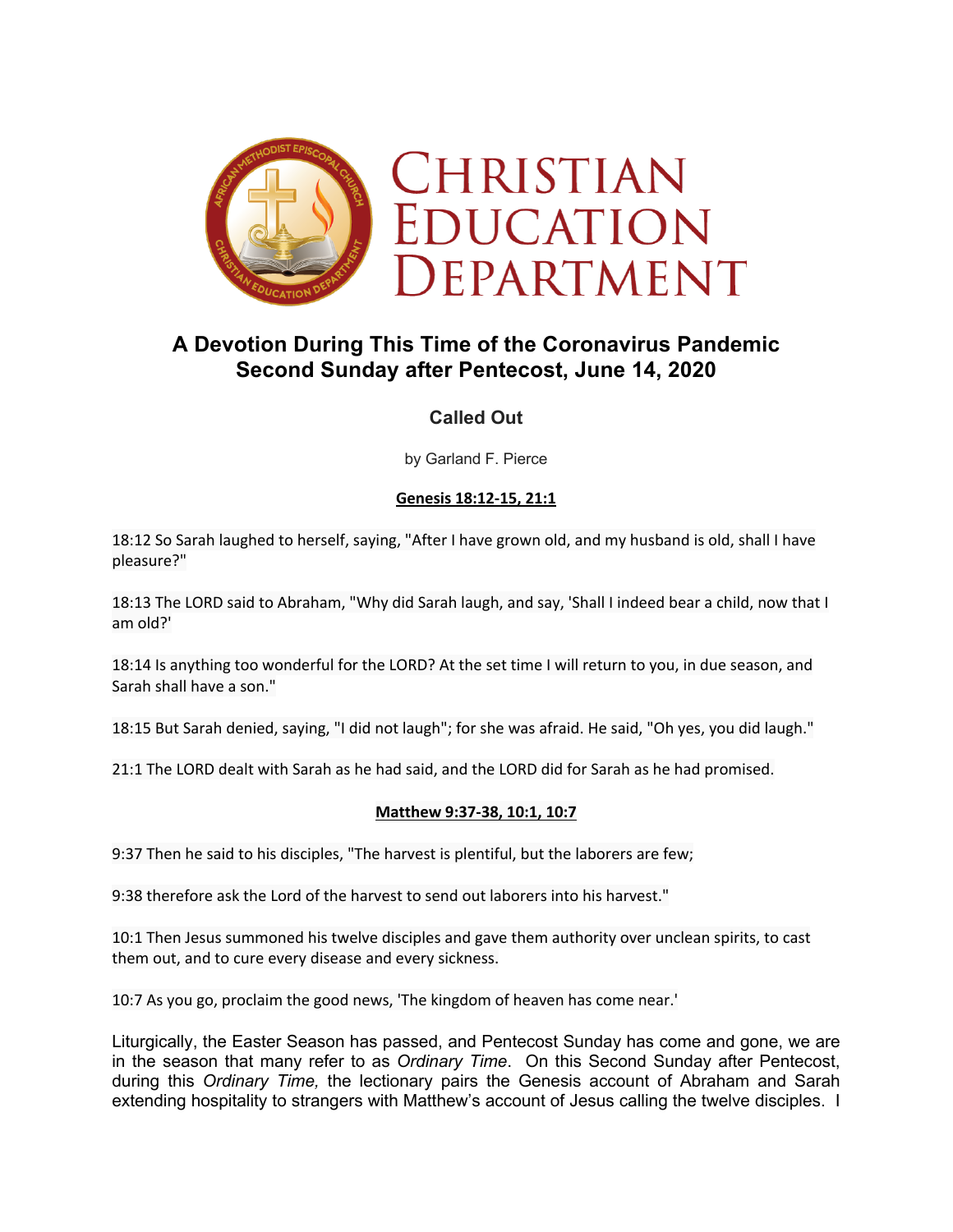must confess I did not readily see a thematic connection. In the Genesis account, the strangers come and Abraham rushes to be a kind and generous host. During the course of this visit, a prophecy and promise is made; Abraham and Sarah, this old and childless couple, will have a son that same time next year. Surely the promise of a much-desired offspring has outlived its likelihood, so in response to what must be an impossibility, Sarah laughs. And God calls Sarah out. God asks Abraham why she laughed; but, Sarah denies that she did. God asks, "Is there anything too wonderful for the Lord?" Against all the conventional wisdom and perhaps even the laws of nature, in their old age, Abraham and Sarah have a son, Isaac, one year later. Right now, what seems impossible for you? Careful, lest you laugh too quickly or too loudly and get called out. God has a good track record of making the impossible possible. God makes the seemingly "too wonderful" real.

Maybe for some the connection is a stretch; but, it seems worth a little time of reflection and prayer. Here it is. God can call us out and often does when we are quick to dismiss the possibility of the impossible when the impossible rests squarely in God's hands. In Matthew's account, Jesus calls out disciples however not because they laugh. Jesus calls out disciples to follow him and to spread the good news of salvation and liberation. This calling out is both burden and privilege. This calling out is urgent and critical. Jesus declares that the harvest is plentiful; there is work to do. There are fields to cover, crops to gather, people to feed. This calling is almost one of those cases of "too wonderful." Why the disciples? Why us? The savior wants us to follow, to help, to preach, to heal, to set free. This calling out offers reward as well as danger. When he called out the disciples, Jesus did not sugar coat it. He warned of rejection and persecution; but, the Master promised that his calling out comes with the assurance of authority, power, and the presence of God.

There is work to do—there are too many people who do not believe. They don't believe that the value of black life is equal to the value of white life. They do not believe in a God who loves and calls out ALL to come and live as family. They do not see the suffering of many for the sake of comfort and abundance for the few. There is work to do—too many languish in poverty and too many are victims of violence. Too many say by their words and actions, "There is no God!" Sometimes, to look at the work yet to be done and then consider being called out by Christ to respond, the first response just might be to laugh at the impossibility of it all—if not laugh, then maybe cry. But we remember and take courage, knowing, the one who calls, equips. The one who calls, accompanies. The one who calls, empowers. So, in the urgency of now, "answer quickly when He calleth, 'Here am I; send me! Send me!'"

**TALK:** Take a moment to be silent, reflect, and share/write down— Right now, what seems impossible for you? What is Jesus calling you to do?

**PRAY: Calling God, you hear us when we laugh at what seems impossible. You hear us when we cry at all the pain. Your son, our savior, calls us to follow and work to usher in his reign. The harvest is plentiful, the laborers few. There is indeed so much work to do. Because you call us, "yes" is our answer. In faith, we trust and follow you. In Jesus' name, we pray and promise, AMEN**

## **ACT:**

1. Exercise the authority given to you as a disciple and a citizen and take some action of advocacy for justice and peace. (e.g. Write a letter to a public official regarding racialized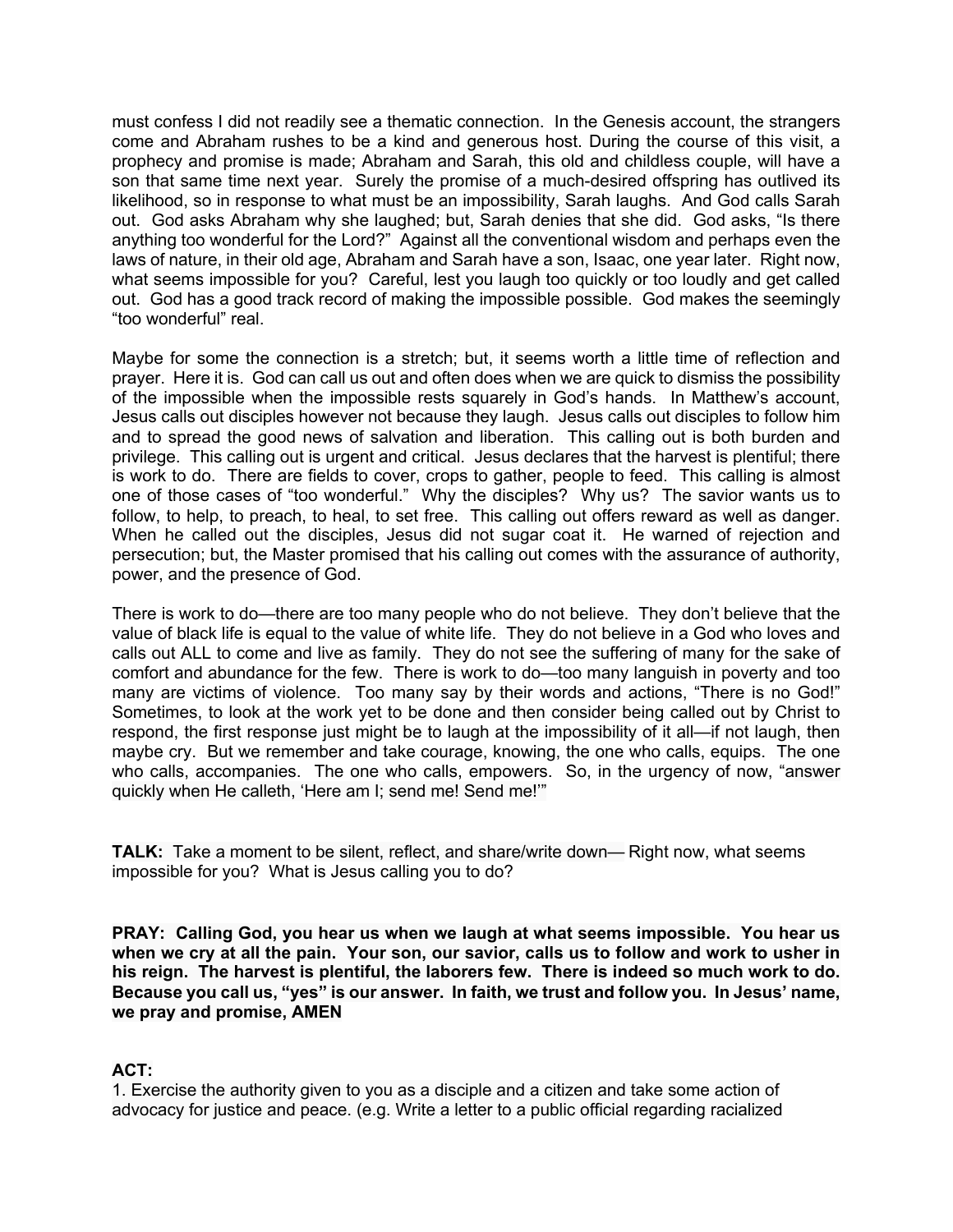policing and brutality or environmental racism or unequal access to quality healthcare or education, support a peaceful demonstration for justice and peace, make a donation to an organization working for justice, etc.)

2. See also the activity that accompanies this devotion.

3. Revisit the Psalm 23 Challenge first issued as part of the March 22, 2020 set of resources.

#### **Song:**

#### Hark! The Voice of Jesus Calling AMEC Hymnal, #562

- 1. Hark! The voice of Je-sus call-ing, "Who will go and work to-day? Fields are white and har-vests wait-ing, Who will bear the sheaves a-way?" Loud and strong the Mas-ter call-eth, Rich re-wards He of-fers thee; Who will an-swer, glad-ly say-ing, "Here am I; send me! Send me"?
- 2. If you can-not cross the o-cean, And the hea-then lands ex-plore, You can find the hea-then near-er, You can help them at your door. If you can-not give your thou-sands, You can give the wid-ow's mite; And the least you do for Je-sus Will be pre-cious in His sight.
- 3. If you can-not be a watch-man Stand-ing high on Zi-on's wall, Point-ing out the path to heav-en, Of-fering life and peace to all, With your prayers and with your boun-ties You can do what heaven demands; You can be like faith-ful Aa-ron, Hold-ing up the proph-et's hands.
- 4. Let none hear you i-dly say-ing, "There is noth-ing I can do," While the souls of men are dy-ing, And the Mas-ter calls for you. Take the task He gives you glad-ly; Let His work your plea-sure be; An-swer quick-ly when He call-eth, "Here am I; send me! Send me."

Physical space—You may wish to create a dedicated space for your time of devotion. You may choose to place a candle, bible, and special symbols or material/fabric to help you focus and center during this time of reflection and prayer.

If you use this meditation and exercise in a time of family or group devotion, share in the leadership; allow different persons to read or lead different parts of this meditation.